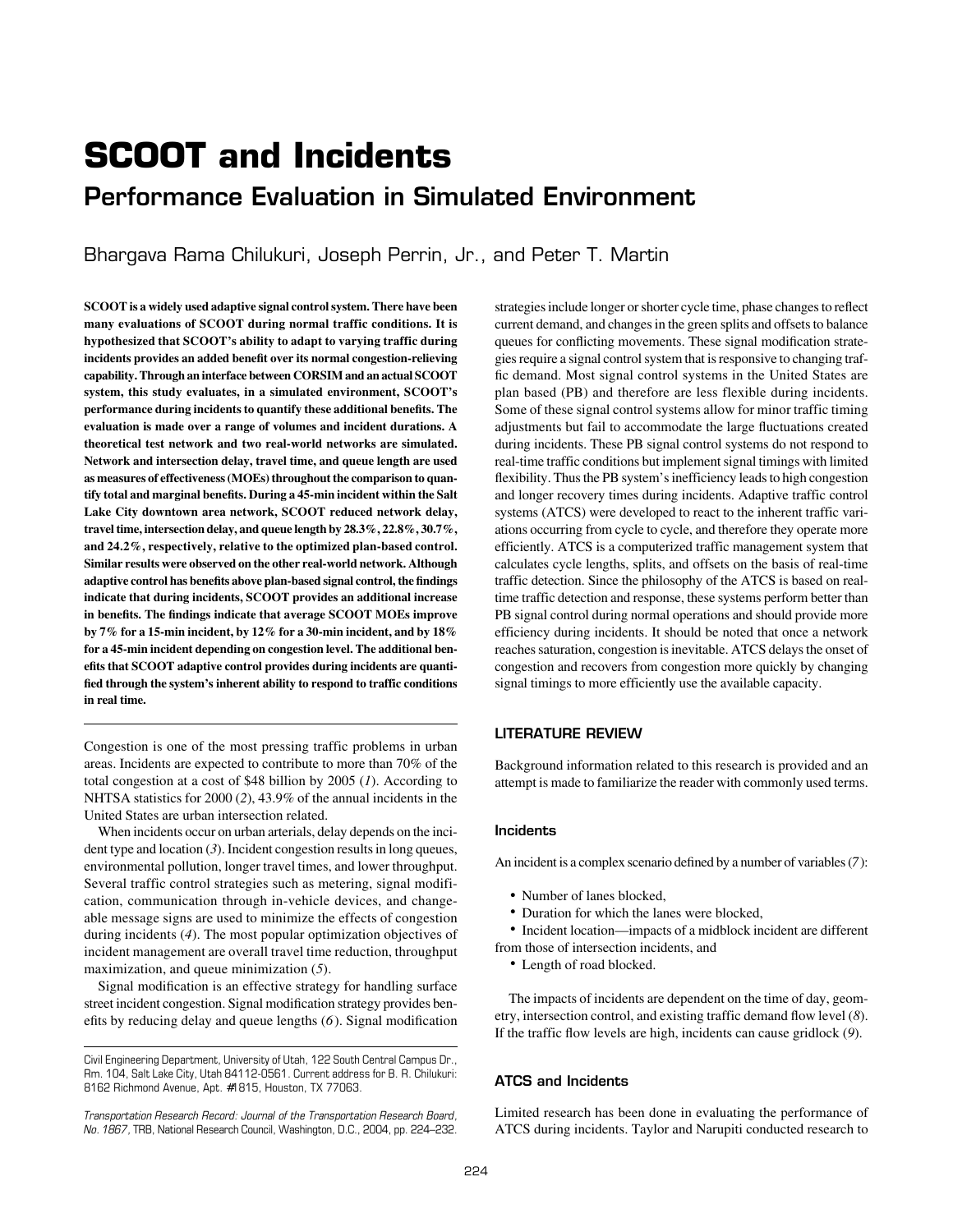evaluate the performance of the coordinated adaptive traffic system (SCATS) in Sydney, Australia, during congestion (*10*). They reported that SCATS is not very efficient in accommodating incidents. However, Taylor and Abdel-Rahim reported that SCATS control does respond to certain incidents by extending or shortening the duration of the green time at adjacent intersections (*11*).

SCOOT (split, cycle, and offset optimization technique) was developed in 1973 at the Transport and Road Research Laboratory, in the United Kingdom (*12*). Traffic control and coordination in SCOOT are achieved by varying the split, cycle, and offset to minimize a network objective function. This objective is expressed as a performance index (PI) and is a composite measure of queues, delay, and stops (*13*).

SCOOT identifies congestion using upstream detectors. When the queue backs up to the upstream detector, the detector occupancy increases. SCOOT uses these data to identify exit blockage at an intersection and thereby identify possible incident locations. SCOOT also has an optional module called integrated incident detection (INGRID) to detect the incidents in urban areas controlled by SCOOT. The automatic SCOOT traffic information database (ASTRID) is another optional database module in SCOOT that automatically monitors and records the traffic conditions for later retrieval and analysis. INGRID uses the traffic data from ASTRID as a reference against current detector data to identify the incidents.

The benefits of SCOOT over PB signal control during an incident were evaluated in Coventry, United Kingdom, during a complete arterial closure. This single event was a complete closure at undersaturated conditions for 3 h, and the evaluation showed a 21% reduction in delay at the network level and a 28% reduction in delay per vehicle on the diverted route (*14*). Further, a comprehensive understanding of SCOOT's performance during incidents is possible by examining SCOOT performance during various incident scenarios, incident durations, and traffic congestion levels. This evaluation is most feasible in the simulated environment.

#### **METHODOLOGY**

The performance of SCOOT during incidents is evaluated here for an incident scenario of one-lane closure for 15, 30, and 45 min and six different network traffic congestion levels. The network congestion is measured on the basis of volume-to-capacity (*v*/*c*) ratios: 0.80, 0.85, 0.90, 0.95, 1.0, and 1.05.

SCOOT's performance is compared with that of Synchro (*15*) optimized PB control. The measures of effectiveness (MOEs) are network delay, average vehicle travel time, average intersection delay, and average queue length. Incidents are simulated under peak-hour optimized PB control and SCOOT control for different congestion levels, and the MOEs are measured.

According to National Transportation Statistics (NTS) (*3*), an average incident lasts 30 min with a standard deviation of 15 min (*16*). Therefore, incident durations between 15 and 45 min represent 68% of all incidents. According to NTS, 75% to 80% of the incidents result in one-lane closure (*3*). From the NTS information, incident scenarios of one-lane closure with durations of 15, 30, and 45 min are reported since they represent the most common incidents.

The incidents studied are defined by the following variables:

- Midblock location;
- One-lane closure:
- Incident durations of 15, 30, and 45 min; and
- Congestion levels of 0.80, 0.85, 0.90, 0.95, 1.00, and 1.05.

Figure 1 explains the problem statement.





**FIGURE 1 Scope of research.**

# SCOOT-CORSIM INTERFACE

In a typical field installation, the SCOOT computer communicates directly with another computer, which acts as an interface between the SCOOT computer and the field signal controller unit. Since investigating a range of accident scenarios is not a feasible field-based study, an interface to a simulation model is needed. SCOOT was connected to the FHWA microsimulator CORSIM (*17*). The SCOOT-CORSIM interface was developed at the University of Utah (*18*). An actual SCOOT kernel on a DEC-ALPHA hardware platform with a VMS operating system is interfaced with a personal computer with CORSIM. In this way, SCOOT is not emulated but is actually controlling the CORSIM simulation. Just as detector information is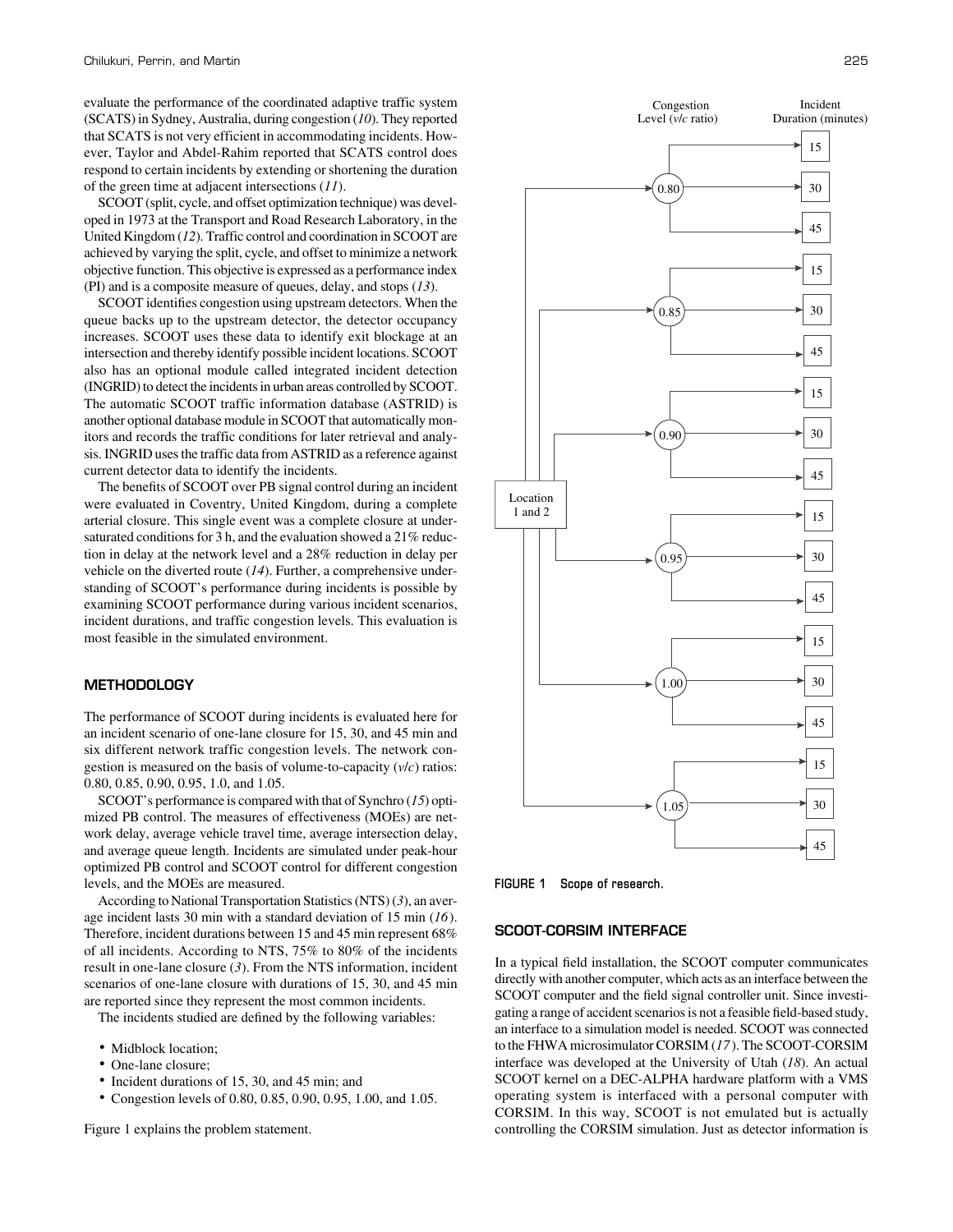communicated to SCOOT in an actual field installation through the controller interface computer, real-time detector information from CORSIM-simulated detectors was sent to SCOOT through this interface program. SCOOT then computed optimal signal timings for the detected flow. These updated signal timings were then sent back to CORSIM, which implemented the timings in real time. The CORSIM simulation creates an output file of MOEs for the simulation. A postprocessor called ACCUSIM (*19*) is used to analyze the output file.

# NETWORK MODELING

The performance of SCOOT is evaluated first on a theoretical test network and then on two real-world networks. A test network is important to develop the relationships between traffic flow and incident duration with an MOE on a simple grid network with uniform geometry, signal timing, flows, and incident characteristics. This test network quantifies the idealized and unbiased result to establish a benchmark. Two real-world networks are simulated with field geometry and observed traffic flows, and the performance of SCOOT and PB signal systems is evaluated with incidents of varying duration. The benefits in MOE reduction on the real-world networks are then compared with the results obtained from the theoretical network. This comparison validates the results obtained on the test network. Thus the methodology of starting with a test network and validating its results with real-world networks is valuable in quantifying the benefits of SCOOT during incidents.

#### Test Network

A 16-intersection grid network as shown in Figure 2 is chosen with the assumption that it represents the incident-affected area for dura-

tions of 15, 30, and 45 min. Moreover, the 16-intersection network has at least one interior intersection that is not affected by random flows at the cordons and therefore has defined platoon arrival. Two internal locations were tested on the test network in the preliminary modeling and were found to be link insensitive. Therefore, the incident location was selected randomly from the available internal links. All the intersections operate with eight-phase coordinated signal timing plans with protected-permitted left-turn signal phasing.

Twenty-four sets of 5-min turning movement volumes were generated using the Monte Carlo simulation method (*20*) for each congestion level. The 2-h flow profile is not simply a uniform distribution of traffic but is based on the typical growth and subsidence of traffic during a peak period. The peak-hour flows are used from each simulated flow profile in Synchro to obtain optimized PB signal timing plans. The incidents are simulated on the test network operating with the traffic flows generated from the Monte Carlo simulation. Figure 3 shows the incidents' occurrence relative to the generated flow profiles.

# Real-World Networks

For the two real-world networks, the traffic data were collected in 5-min intervals during the p.m. peak periods. The geometry of the network was obtained from field observations. The PB signal timings for the real-world networks were reoptimized using the collected real-world traffic flows and geometry to provide the most optimized PB condition.

#### Salt Lake City Downtown Network

The downtown Salt Lake City network is a rectangular grid network as shown in Figure 4. The network extends eight blocks east to west



**FIGURE 2 Test network and MOEs.**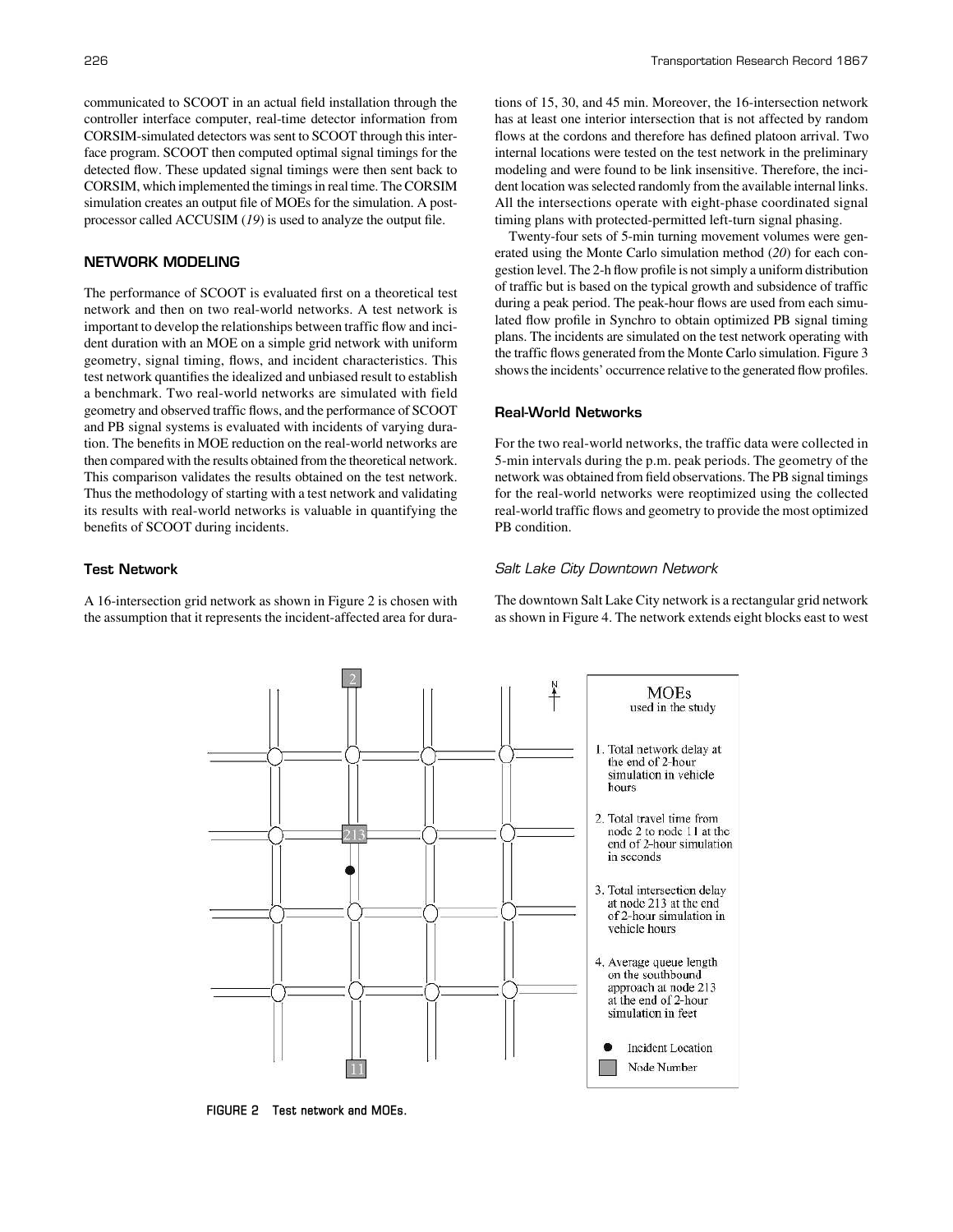

**FIGURE 3 Timing of incidents.**

and five blocks north to south. This network contains four highvolume arterials: State Street, 700 East, 400 South, and 600 South. The annual average daily traffic (AADT) for these arterials ranges from 12,000 to 40,000 (*21*). This network has 28 signalized intersections, which operate with two-, four-, and eight-phase signal timings. All major arterials are seven-lane facilities; the other arterials are five-lane facilities. All approaches have right-turn and left-turn pockets at the intersections.

# Fort Union Area Network

The Fort Union network is triangular with converging arterials as shown in Figure 5. The AADT on the arterials ranges from 9,500 to 63,000 (*21*). The network has 15 signalized intersections, operating with two-, four-, and eight-phase signals. All major arterials are seven-lane facilities and the other arterials are five-lane facilities.



**FIGURE 4 Salt Lake City downtown area network and MOEs.**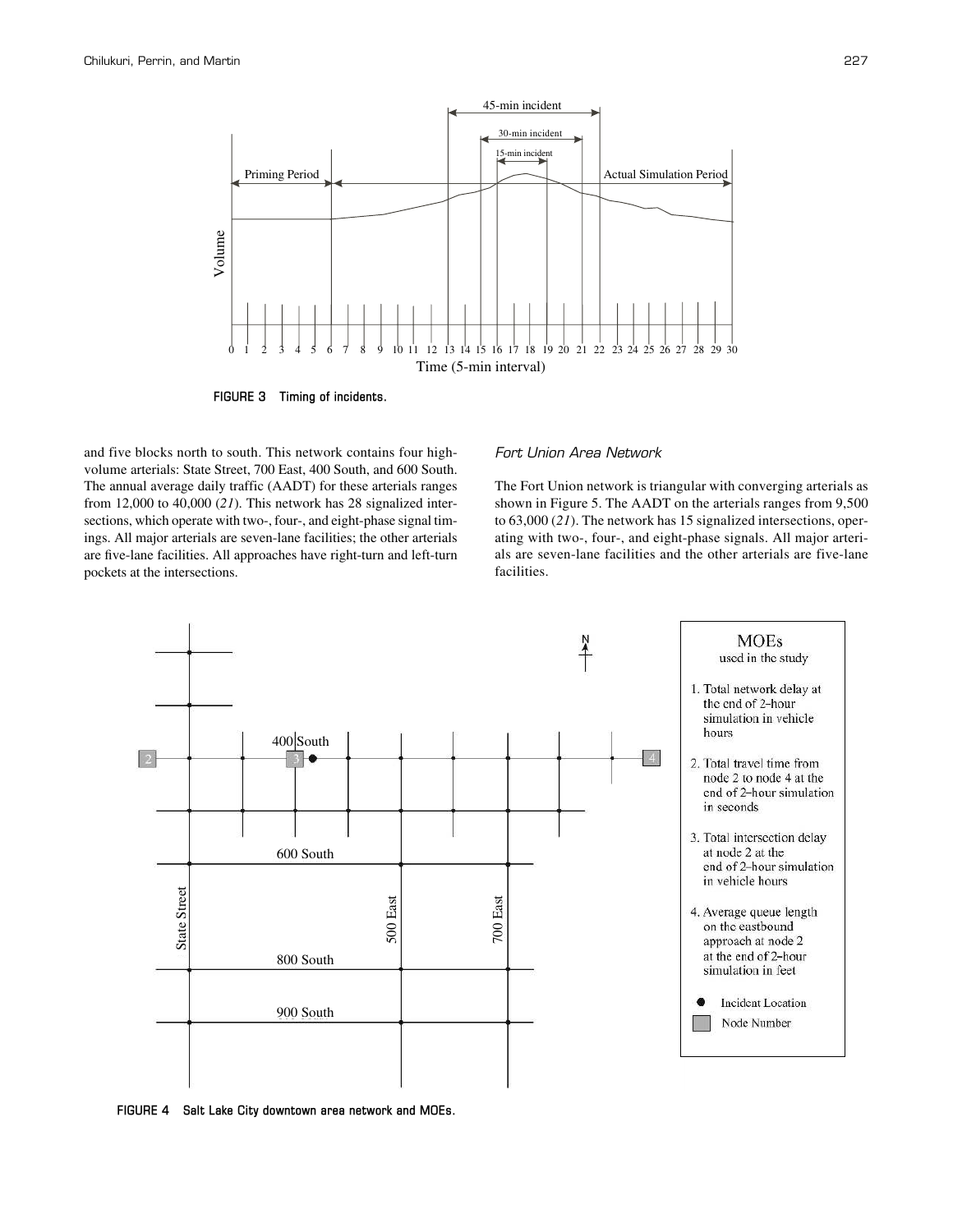

**FIGURE 5 Fort Union area network and MOEs.**

# **RESULTS**

The MOEs for the different signal controls are compared relative to the *v*/*c* ratio. It is important to note that the *v*/*c* ratio is a general measure of network traffic level and does not specifically represent the congestion at each intersection or approach. Similarly, the corridor *v*/*c* ratio represents the average *v*/*c* ratio of the intersections in the study corridor. These ratios are important since they define the congestion level of the network and hence are used as a measure for defining network congestion characteristics. Since the same randomseed-generated CORSIM file is used for all signal control simulations, the performance of SCOOT and PB signal systems can be compared for the same conditions.

Although the benefits of adaptive control over PB have already been identified, the value of this research is in quantifying the marginal benefits that adaptive control provides in addition to the base condition, without an incident. This incremental or marginal benefit is the additional benefit that adaptive control provides during an incident because of its reactive nature.

Figure 6 shows how the network delay benefits of SCOOT increase with increasing incident duration for the test network. The marginal benefits occurred from a *v*/*c* ratio range of 0.8 to 1.0 with a maximum at 0.9. The benefits of SCOOT in network delay reduction could not be evaluated for 15- and 30-min incidents with a congestion level of 1.05 and for a 45-min incident with congestion levels of 1.0 and 1.05 because of gridlock formation. CORSIM does not dissipate gridlock irrespective of simulation duration, and therefore the benefits could not be quantified.

The Salt Lake City downtown area network operates at a *v*/*c* ratio of 0.82. The benefits of network delay reduction during SCOOT control on the Salt Lake City downtown area network vary between 24.7% and 28.3%. The Fort Union area network operates at a *v*/*c* ratio of 0.80. The benefits of network delay reduction during SCOOT control on the Fort Union area network show that the benefits vary between 26.5% and 35.2%. However, the corresponding benefits on the test network varied between 16% and 18%. The discrepancy between expected and modeled results is likely because of the uniformity of the test network, unlike the real-world networks. For this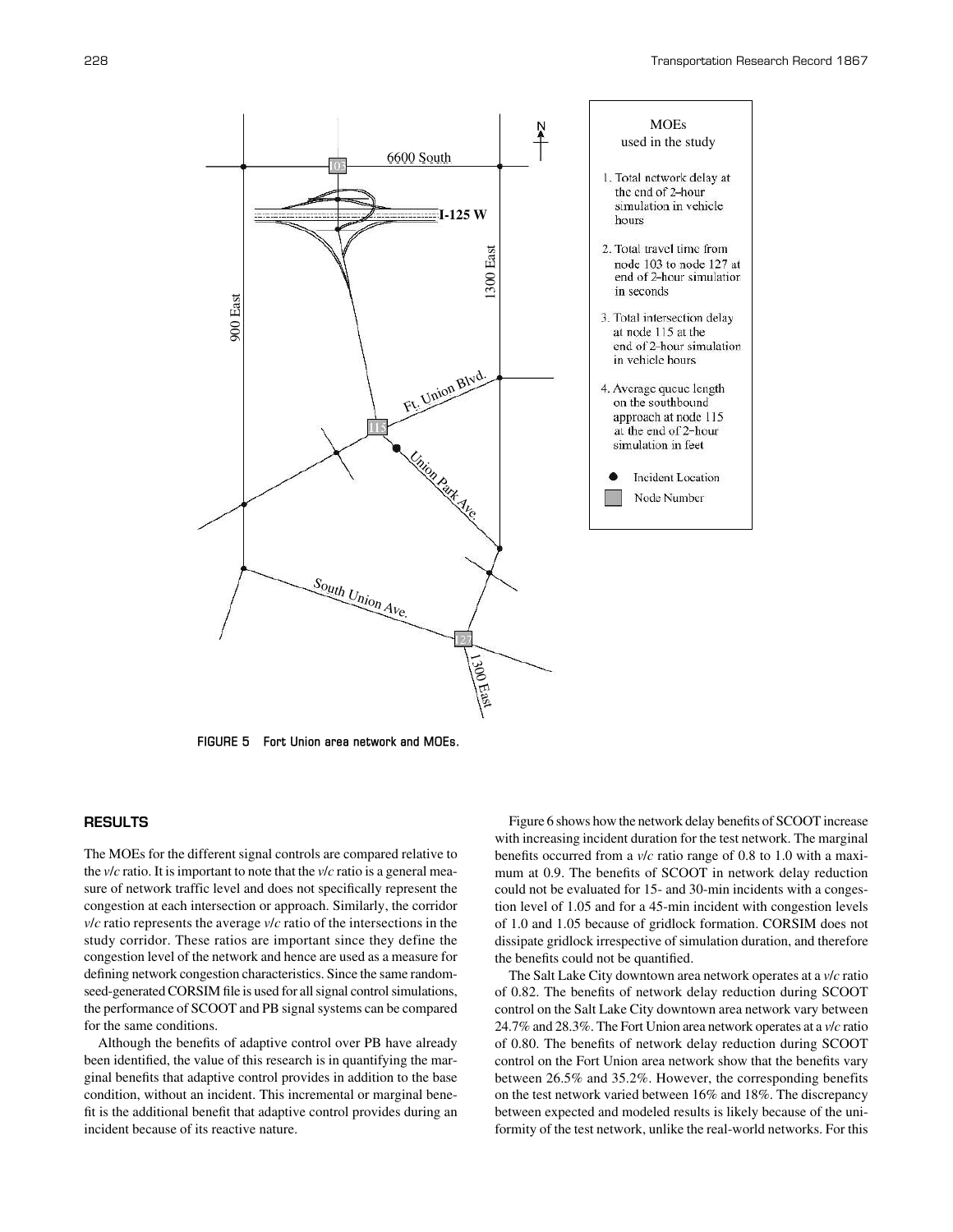

**FIGURE 6 Network delay benefits of SCOOT over those of Synchro-optimized PB signal system.**

example, when the test network operates at a *v*/*c* ratio of 0.8, all the intersections operate at *v*/*c* ratios close to 0.8. In the case of realworld networks, even when the network operates at 0.8, many intersections actually operate at ratios higher than 0.8. From these findings, it appears that benefits are related to the specific network characteristics, and therefore a general statement regarding expected benefits is difficult to identify from the test network modeling.

Figure 7 shows that the travel time benefits of SCOOT increased with increasing incident duration. The benefits in travel time reduction during SCOOT control are substantially higher than those during PB signal control since SCOOT is able not only to allocate extra green time to regularly flush the queues formed but also to change offsets and recoordinate in real time. SCOOT also uses upstream detection to avoid creation of gridlock by backing queues into the upstream intersection. The benefits of travel time reduction are not quantified at *v*/*c* ratios of 1.0 and 1.05, since the PB signal control resulted in gridlock formation at high *v*/*c* ratios.

The study corridor in the Salt Lake City downtown area network operates at a *v*/*c* ratio of 0.85. The benefits of travel time reduction during SCOOT control on the Salt Lake City downtown area network vary between 16.6% and 22.8%. The corresponding benefits on the test network varied between 15.5% and 19.1%. The results on the test network and those on the Salt Lake City downtown area network correspond well. The likely reason is that all the intersections in both the test and the Salt Lake City network operate at similar *v*/*c* ratios.

The study corridor in the Fort Union area network operates at a *v*/*c* ratio of 0.95. The travel time benefits during SCOOT control vary between 8.9% and 20.3%. The corresponding expected results from the test network range between 14.3% and 18.2%. The discrepancy for the 15-minute incident is again attributed to the varying *v*/*c* ratios that occur in real-world networks.

The intersection delay calculation uses the intersection upstream of the incident. Figure 8 shows the intersection delay benefits on the test network. Since SCOOT responds to the real-time traffic condition and flushes queues regularly in the incident-affected direction, it is natural to expect high intersection benefits. However, it is important to note that the extra green time given to the incident-affected



**FIGURE 7 Travel time benefits of SCOOT over those of Synchro-optimized PB signal system.**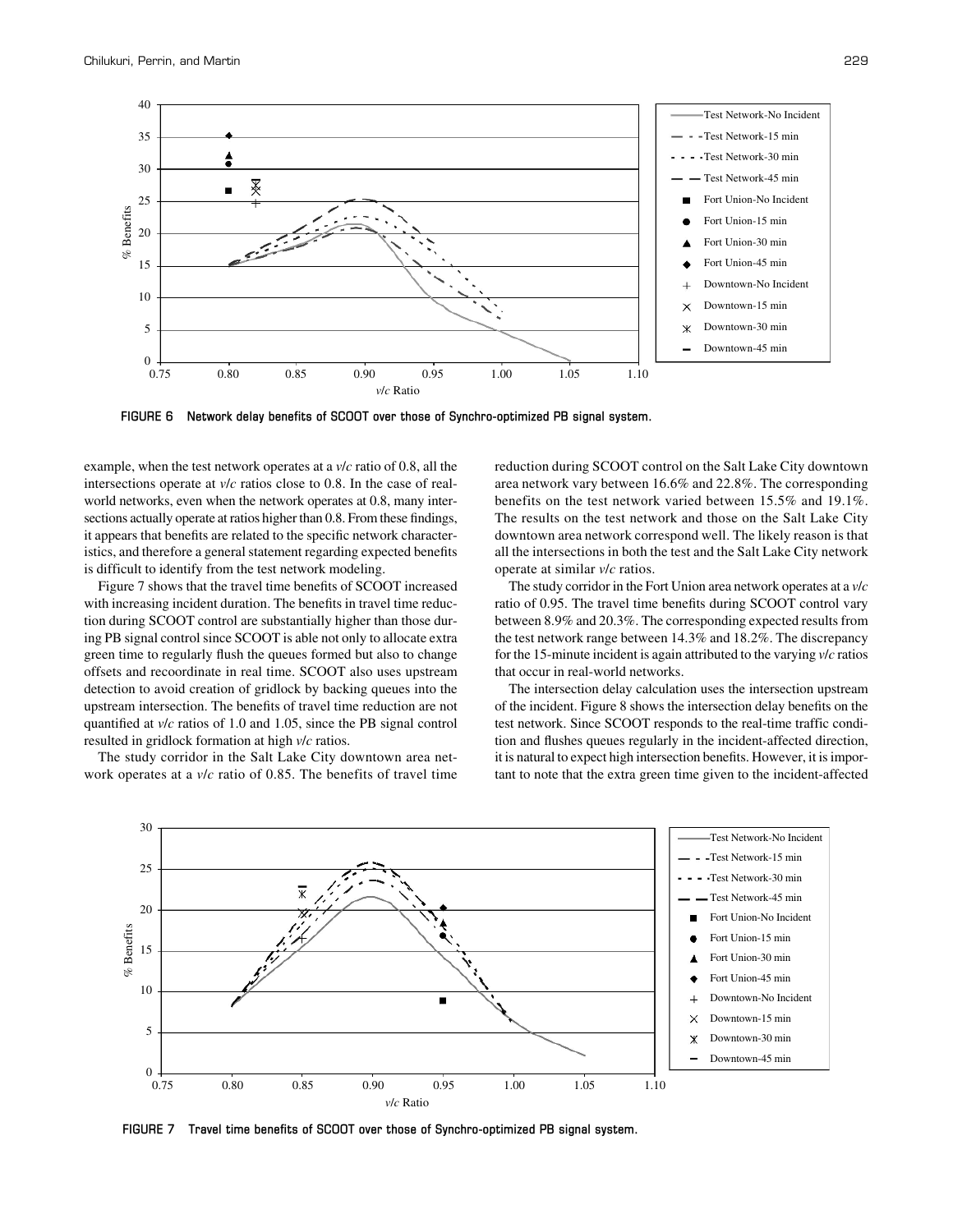

**FIGURE 8 Intersection delay benefits of SCOOT over those of Synchro-optimized PB signal system.**

direction means reduced time for the no-incident direction, causing additional delay. The SCOOT PI calculation attempts to minimize the system impact, and therefore moving the incident-affected direction with a flushing approach is only valuable when opposing flows are also not spilling into the upstream intersection.

The study intersection in Salt Lake City downtown area network operates at a *v*/*c* ratio of 0.95. The intersection delay benefits during SCOOT control vary between 26.6% and 30.7%. The corresponding results on the test network indicated an expected benefit between 26.3% and 29.3%. The study intersection in the Fort Union area network operates at a *v*/*c* ratio of 1.05. The intersection delay benefits with SCOOT control are between 7.3% and 17.4% with an expected test network result of 3.7%. Moreover, gridlock formation is observed on the test network operating at a *v*/*c* ratio of 1.05 during PB control. However, no such gridlock is observed during SCOOT control on the Fort Union area network for any incident duration.

Figure 9 shows the queue length benefits on the test network for 15-min, 30-min, and 45-min incidents. The benefits of queue length reduction during SCOOT control on the Salt Lake City downtown area network vary between 15.4% and 24.2%. The corresponding results on the test network vary between 12.2% and 20.2%. This comparison shows that incidents have a substantial effect on queue length at the intersection. The queue lengths on all the approaches are balanced by giving extra green time along the incident-affected direction. Since extra green time results in extra delays to the other directions, and since delay is an important parameter of the PI, the extent of green time given to the incident direction is constrained. The benefits of queue length reduction during SCOOT control on the Fort Union area network vary between 3.8% and 23.2%. The corresponding result on the test network during the no-incident scenario is 0.9%.

# DISCUSSION OF RESULTS

SCOOT control provides a benefit over PB control in relation to travel time, delay, and queue length. This benefit is expected since SCOOT reacts to changing traffic demand by using upstream detection instead of by assuming uniform flows. Additional benefits exist with SCOOT



**FIGURE 9 Queue length benefits of SCOOT over those of Synchro-optimized PB signal system.**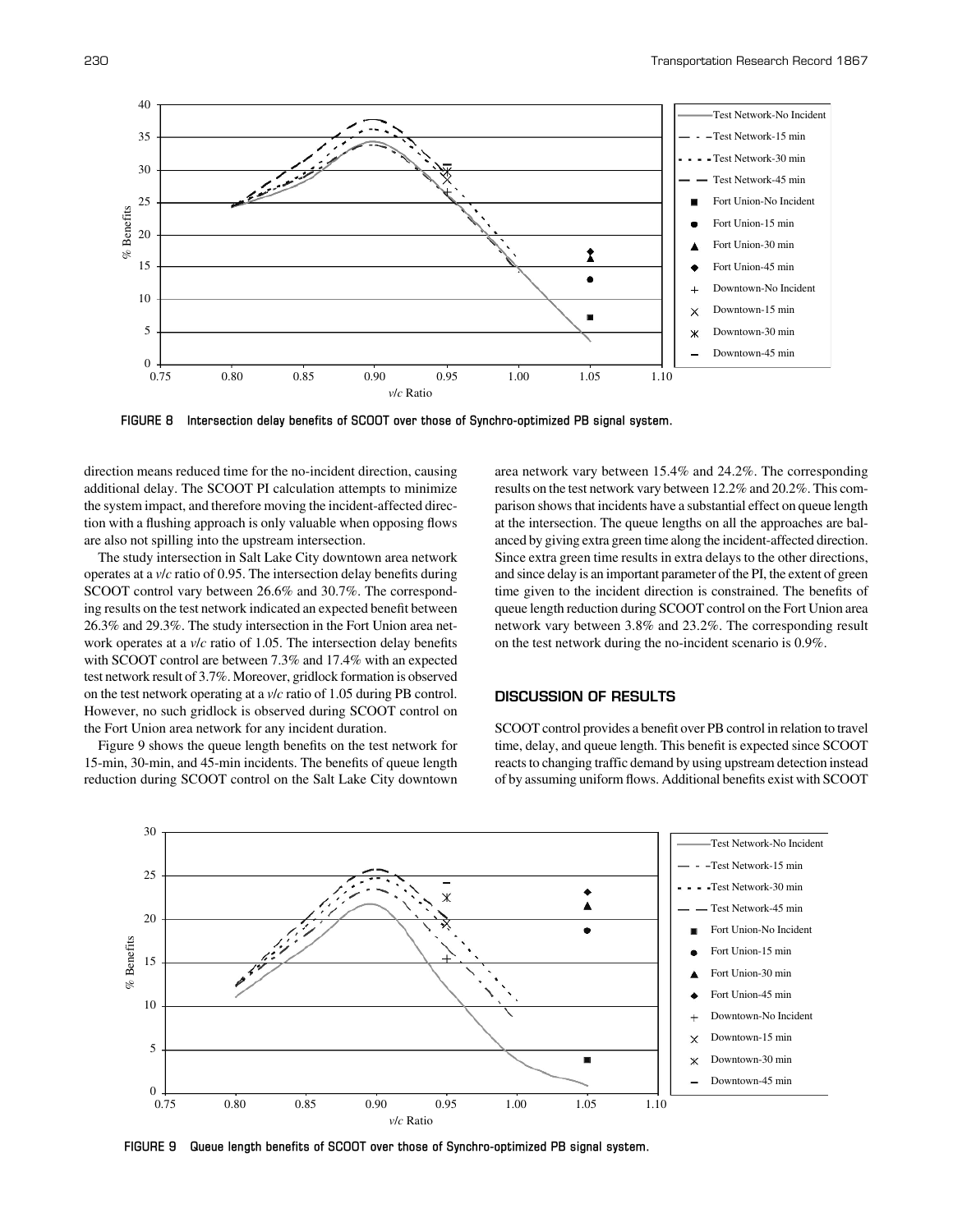

**FIGURE 10 Split length variation for 30-min incident on network operating at** *v***/***c* **ratio of 0.9.**

control during incident conditions simply because of its ability to react to the changing traffic conditions. Once incidents are detected, SCOOT can accommodate them by providing more time to the incident-affected direction. SCOOT dynamically changed signal timings to maintain optimal operation of the intersections. It was observed that, under normal conditions, the cycle length fluctuated between 75 and 90 s in the test network operating at a *v*/*c* ratio of 0.90. However, during a 30-min incident on the same network, the cycle length fluctuated between 75 s and 120 s. Figure 10 shows the split length variation for the incident-affected direction during the 30-min incident.

Figure 10 also shows that PB control consistently gave 22 s of green time to the incident-affected movement irrespective of the traffic condition. SCOOT control changed the split from 15 s to 25 s, depending on the real-time flow condition during normal conditions. However, when incidents occur, SCOOT, with its upstream detection, recognized the reduction in road capacity and gave more time to the incident-affected direction. SCOOT control increased the split length by approximately 165% to accommodate the congestion in the incident-affected direction. Figure 10 shows that SCOOT effectively manages the congestion during incidents by changing signal timings according to the real-time traffic flow. Table 1 shows the incremental benefits of SCOOT during incidents of different durations for a *v*/*c* ratio of 0.9. This *v*/*c* ratio provided maximum benefits in reduced delay, travel time, and queue length for the test network.

SCOOT responds to real-time traffic conditions, it provides additional benefits during incidents. The results indicate that the average SCOOT MOEs for the 0.9 *v*/*c* ratio improve by 7% for a 15-min incident, 12% for a 30-min incident, and 18% for a 45-min incident, depending on congestion level. Table 1 shows that the test network with SCOOT control experienced reduced network delay, travel time, intersection delay, and queue length by approximately 21%, 22%, 34%, and 22% under normal conditions. However, during a 45-minute incident, SCOOT reduced various MOEs by as much as 25%, 26%, 39%, and 26%. Therefore, the marginal benefits of SCOOT during incidents increased by approximately 19% (for example, an increase from 21% to 25% above the PB condition results in an increase in the marginal benefits of network delay reduction by 19%  $(25\% - 21\%)/21\% = 19\%).$ 

PB signal control lacks the ability to identify an incident and respond. The result is long queues, delays, and travel times. Since

# **CONCLUSIONS**

Additional advantages that adaptive control provides during incidents were identified. Although it has been well documented that adaptive control systems provide a benefit during normal traffic operations, this study quantified and examined the additional benefits of

| $v/c$ Ratio of 0.9                                                                 |                  | <b>Network Delay</b>     | <b>Travel Time</b> | <b>Intersection Delay</b> | <b>Queue Length</b> |
|------------------------------------------------------------------------------------|------------------|--------------------------|--------------------|---------------------------|---------------------|
| <b>PB</b> - Normal Condition                                                       |                  | $\overline{\phantom{a}}$ | ۳                  | õ                         | ÷.                  |
| <b>SCOOT - Normal Condition</b>                                                    |                  | 21%                      | 22%                | 34%                       | 22%                 |
| <b>Incident with SCOOT</b>                                                         | $15 \text{ min}$ | 21%                      | 24%                | 37%                       | 24%                 |
|                                                                                    | $30 \text{ min}$ | 23%                      | 25%                | 38%                       | 25%                 |
|                                                                                    | $45 \text{ min}$ | 25%                      | 26%                | 39%                       | 26%                 |
| <b>Percentage Increase in Marginal Benefits</b><br>of SCOOT During 15-min Incident |                  | $0\%$                    | 9%                 | $9\%$                     | 9%                  |
| <b>Percentage Increase in Marginal Benefits</b><br>of SCOOT During 30-min Incident |                  | 10%                      | 14%                | 12%                       | 14%                 |
| <b>Percentage Increase in Marginal Benefits</b><br>of SCOOT During 45-min Incident |                  | 19%                      | 18%                | 15%                       | 18%                 |

| TABLE 1 | Incremental Benefits of SCOOT During Incidents |  |  |  |  |
|---------|------------------------------------------------|--|--|--|--|
|---------|------------------------------------------------|--|--|--|--|